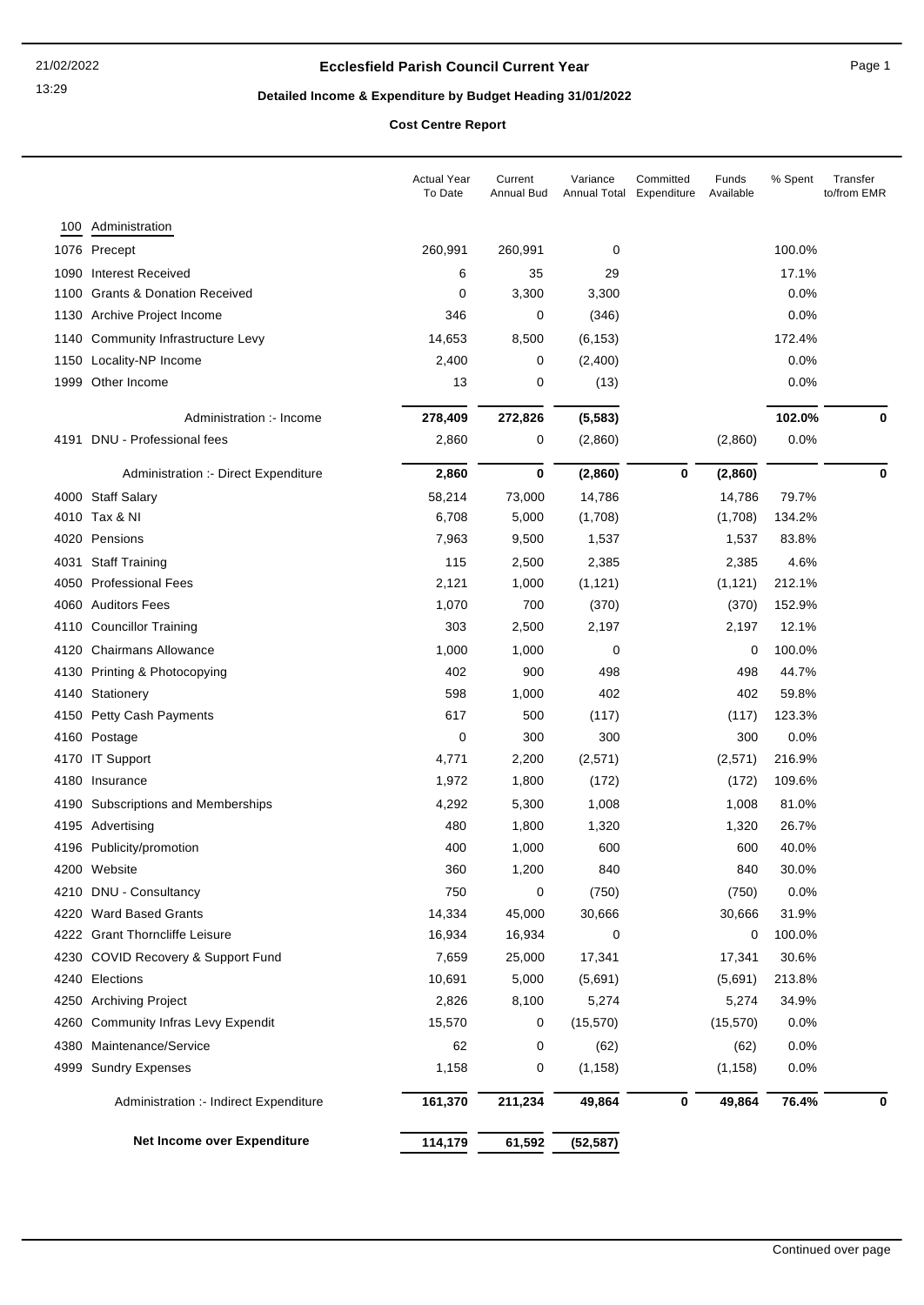## **Ecclesfield Parish Council Current Year** Page 2

# **Detailed Income & Expenditure by Budget Heading 31/01/2022**

**Cost Centre Report**

|          |                                        | <b>Actual Year</b><br>To Date | Current<br><b>Annual Bud</b> | Variance<br>Annual Total | Committed<br>Expenditure | Funds<br>Available | % Spent | Transfer<br>to/from EMR |
|----------|----------------------------------------|-------------------------------|------------------------------|--------------------------|--------------------------|--------------------|---------|-------------------------|
|          | 110 Premises                           |                               |                              |                          |                          |                    |         |                         |
|          | 4300 Telephone                         | 814                           | 1,200                        | 386                      |                          | 386                | 67.8%   |                         |
|          | 4301 Broadband                         | 321                           | 400                          | 79                       |                          | 79                 | 80.3%   |                         |
|          | 4310 Council Tax                       | 272                           | 7,000                        | 6,728                    |                          | 6,728              | 3.9%    |                         |
| 4320 Gas |                                        | 593                           | 2,000                        | 1,407                    |                          | 1,407              | 29.7%   |                         |
|          | 4330 Electric                          | 705                           | 1,750                        | 1,045                    |                          | 1,045              | 40.3%   |                         |
| 4340     | Water                                  | 189                           | 450                          | 261                      |                          | 261                | 41.9%   |                         |
| 4350     | <b>Waste Disposal</b>                  | 545                           | 1,000                        | 455                      |                          | 455                | 54.5%   |                         |
| 4360     | <b>Cleaning Materials</b>              | 53                            | 250                          | 197                      |                          | 197                | 21.4%   |                         |
| 4370     | Repairs & Renewals                     | 0                             | 1,500                        | 1,500                    |                          | 1,500              | 0.0%    |                         |
| 4380     | Maintenance/Service                    | 2,697                         | 4,000                        | 1,303                    |                          | 1,303              | 67.4%   |                         |
| 4390     | Health & Safety                        | 0                             | 250                          | 250                      |                          | 250                | 0.0%    |                         |
| 4400     | Defibrillators/Maintenance             | 2,421                         | 3,550                        | 1,129                    |                          | 1,129              | 68.2%   |                         |
| 4999     | <b>Sundry Expenses</b>                 | 0                             | 400                          | 400                      |                          | 400                | 0.0%    |                         |
|          | Premises :- Indirect Expenditure       | 8,610                         | 23,750                       | 15,140                   | $\bf{0}$                 | 15,140             | 36.3%   | 0                       |
|          | <b>Net Expenditure</b>                 | (8,610)                       | (23, 750)                    | (15, 140)                |                          |                    |         |                         |
|          |                                        |                               |                              |                          |                          |                    |         |                         |
| 120      | <b>Public Toilets</b>                  |                               |                              |                          |                          |                    |         |                         |
| 4070     | <b>Public Toilets/Maintenance</b>      | 4,950                         | 7,600                        | 2,650                    |                          | 2,650              | 65.1%   |                         |
| 4330     | Electric                               | 505                           | 0                            | (505)                    |                          | (505)              | 0.0%    |                         |
|          | 4340 Water                             | 501                           | 0                            | (501)                    |                          | (501)              | 0.0%    |                         |
|          | 5015 Disabled Access Office            | 0                             | 10,000                       | 10,000                   |                          | 10,000             | 0.0%    |                         |
|          | Public Toilets :- Indirect Expenditure | 5,956                         | 17,600                       | 11,644                   | $\bf{0}$                 | 11,644             | 33.8%   | $\mathbf 0$             |
|          | <b>Net Expenditure</b>                 | (5,956)                       | (17,600)                     | (11, 644)                |                          |                    |         |                         |
| 130      | <b>Community Room</b>                  |                               |                              |                          |                          |                    |         |                         |
|          | 4310 Council Tax                       | 402                           | 0                            | (402)                    |                          | (402)              | 0.0%    |                         |
| 4320 Gas |                                        | 213                           | 0                            | (213)                    |                          | (213)              | 0.0%    |                         |
|          | 4330 Electric                          | 70                            | 0                            | (70)                     |                          | (70)               | 0.0%    |                         |
|          | 4340 Water                             | 252                           | $\pmb{0}$                    | (252)                    |                          | (252)              | 0.0%    |                         |
|          | Community Room :- Indirect Expenditure | 936                           | $\pmb{0}$                    | (936)                    | $\pmb{0}$                | (936)              |         | $\mathbf 0$             |
|          | <b>Net Expenditure</b>                 | (936)                         | 0                            | 936                      |                          |                    |         |                         |
|          |                                        |                               |                              |                          |                          |                    |         |                         |
|          | 140 Projects                           |                               |                              |                          |                          |                    |         |                         |
|          | 5000 Chapel Green Advice Centre        | 9,000                         | 9,000                        | $\pmb{0}$                |                          | $\mathbf 0$        | 100.0%  |                         |
|          | 5005 Neighbourhood Plan                | 3,200                         | 20,000                       | 16,800                   |                          | 16,800             | 16.0%   |                         |
|          | 5010 Parish Survey                     | 0                             | 10,000                       | 10,000                   |                          | 10,000             | 0.0%    |                         |
|          | 5025 RBL Schools & Bloom Groups        | 4,750                         | 5,600                        | 850                      |                          | 850                | 84.8%   |                         |